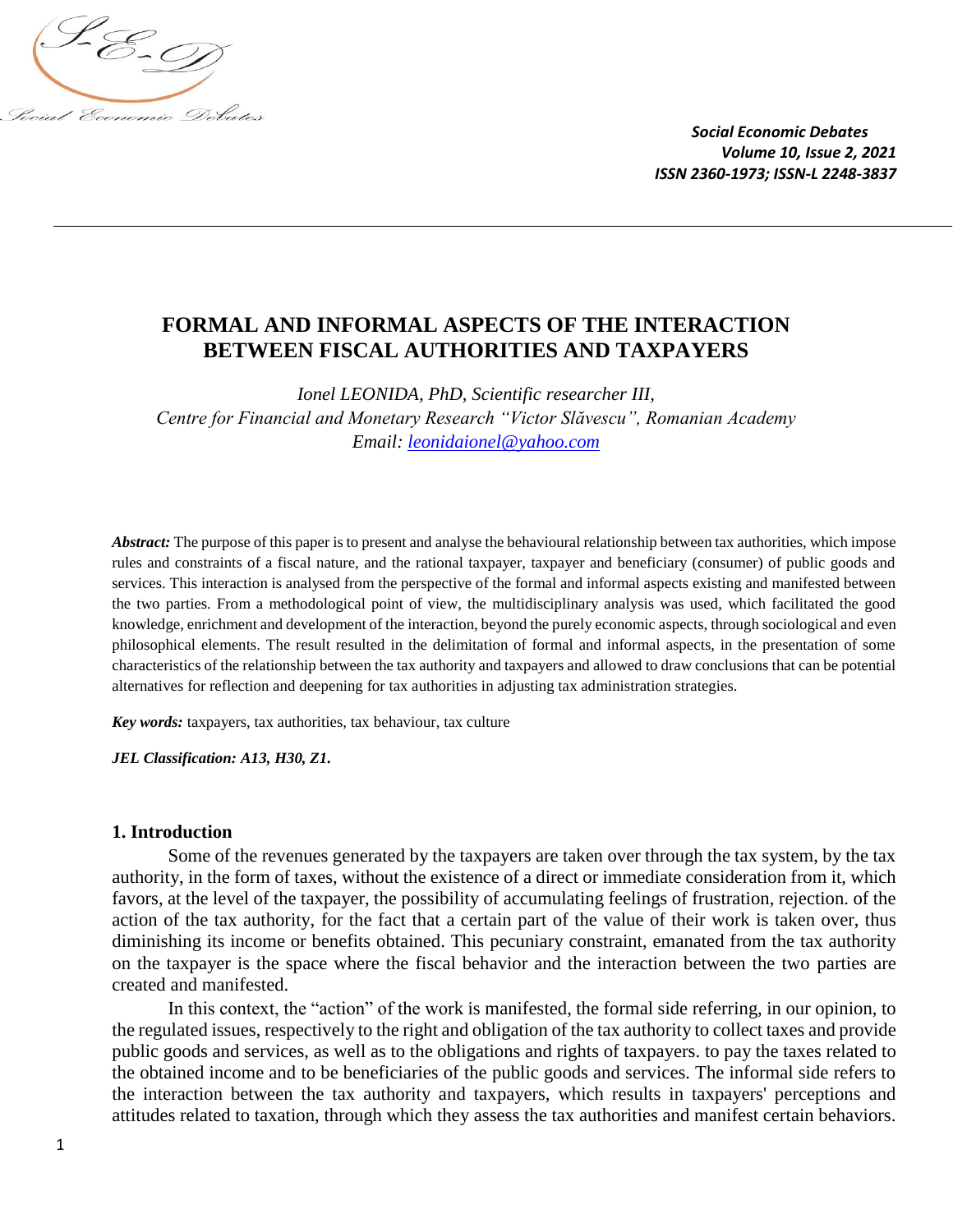

The perpetuation of the fact that the main objective of the fiscal system is to maximize the revenues of the state budget is not stimulating for the taxpayers. Usually, taxation is a form of integration of the taxpayer in an economic circuit in which he, on the one hand, contributes to the supply of the system, and on the other hand is the beneficiary of public policies through the redistribution mechanism. Taxation, even if it emanates from the state, is recommended, in order to achieve its objectives, to take the form of a partnership, the perception being that it gives rise to obligations exclusively for taxpayers, but in fact creates important obligations for the state. tax administrator.

The public authority is not in itself a public service, but is a provider of public goods and services insofar as it proves its effectiveness, in the sense of satisfying the minimum need for public goods and services for all its citizens. In this favorable case, in addition to public goods and services, the state also provides a number of non-quantifiable elements, such as the credibility of the institutions involved in the fiscal-budgetary process, the degree of trust that taxpayers have in them, are "informal goods" that favor a partnership between the state and the taxpayer. In order to strengthen a partnership, with incentives, taxation must generate obligations and rights on both sides and be seen as a form of integrating the taxpayer into a contractual mechanism, but not as a form of subjection and isolation of the taxpayer, by which to deviate its behavior towards non-compliance trends.

The historical relationship between taxation, emanating from the state, and the taxpayer, as a taxpayer and consumer of public goods and services, offers opportunities for a multidisciplinary approach, respectively from an economic, legal, sociological and even cultural perspective. This approach to which we try to adhere in the paper, allows the delimitation of formal and informal aspects in the relationship between the tax authority and the taxpayer.

#### **2. Formal aspects**

The formal side of the interaction between the tax authority and taxpayers, in our opinion, can be developed, on the one hand, on the mechanisms by which the tax authority exercises certain functions of ensuring financial resources, macroeconomic adjustment and ensuring a certain fairness, through fiscal policy and, on the other hand, on the tax obligations of taxpayers, resulting from the pursuit of economic, professional income-generating activities, ownership of movable and immovable property or other activities subject to the tax regime, to contribute, depending on the nature and size of the revenues obtained, to the constitution of the state revenues and, implicitly, to the realization of its role and functions.

Opinions and debates on economic doctrines, with an impact on the direction of fiscal policies, have intensified, in particular, in the wake of economic events (shocks) such as crises. Until the beginning of the twentieth century and then until the great economic crisis of the 1930s, the only accepted purpose of the tax system was financial, its primary function being to finance the traditional activities of the state, the goal being to seek the means the most effective way to cover the expenses incurred.

The doctrine of the neutrality of the fiscal system, supported by the classical liberals<sup>1</sup>, was based on at least two essential considerations, namely:

l

<sup>&</sup>lt;sup>1</sup> Representatives of liberal doctrine: A. Smith, D. Ricardo, J.B. Say, Fr. Bastiat.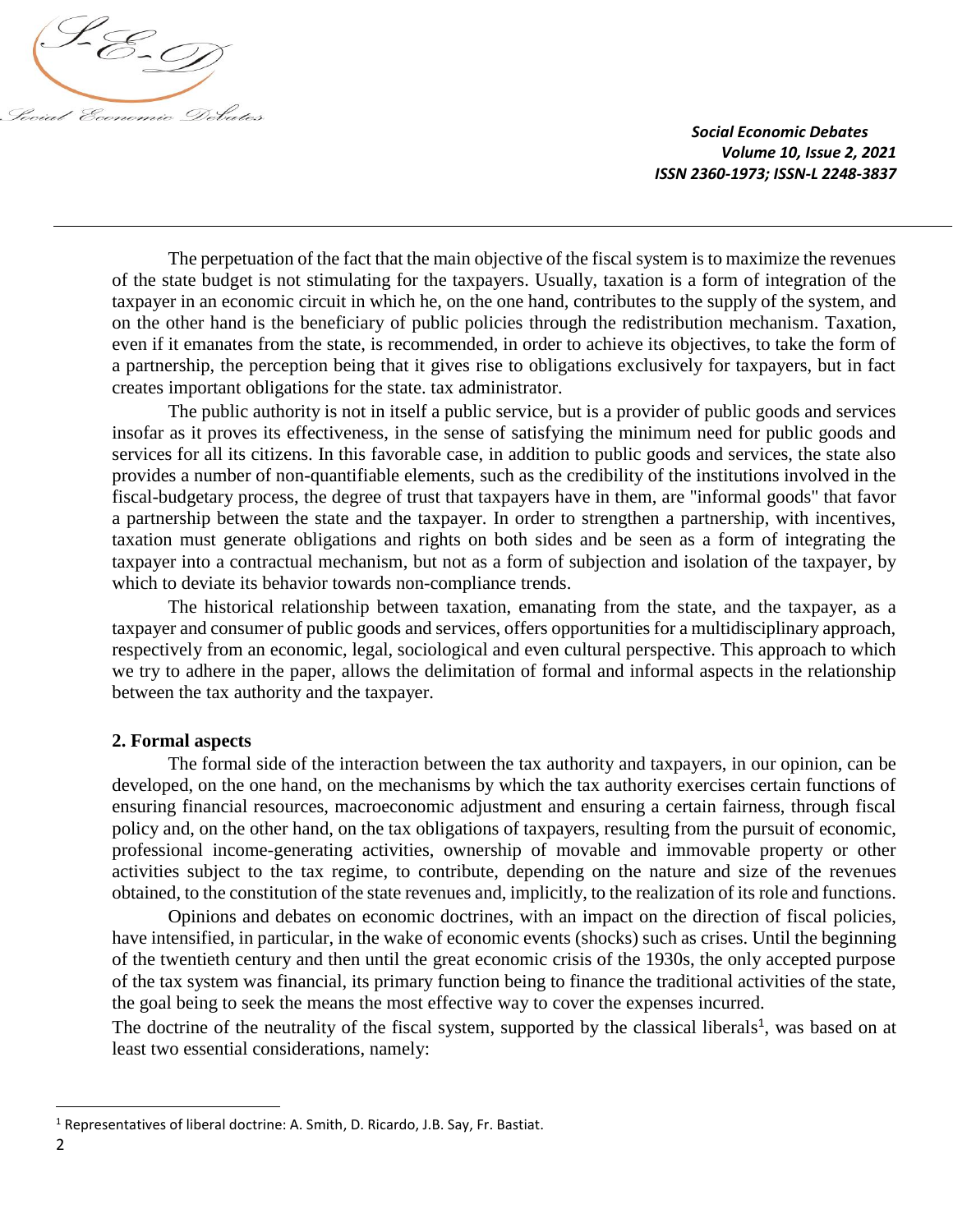

- $\checkmark$  the need to cancel the fiscal privileges enjoyed by certain social categories, which meant the application, in practice, of the principle of universality of taxation;
- $\checkmark$  minimizing the tax levies that are considered to have negative effects on the economic environment, due to the fact that, taking part of the savings, it discourages investments and reduces the level of private capital formation.

From this liberal point of view, the short-term fiscal policy was considered harmful, and the tax redistribution policy was considered arbitrary.

After the crisis of the 1930s and after the Second World War, under the influence of Keynesian ideas, the state's intervention in the economy increased and, at the same time, the role of the state expanded. The state was no longer to be kept out of the economic system, but it was to become an active subject in the economy. Fiscal policy could be used, along with other macroeconomic policies, to correct economic imbalances, regulate economic fluctuations in the economy, but also to achieve social objectives, such as changing the allocation of resources and income distribution in society.

Since the 1970s, excessive state interventionism has become the target of attacks and a central element of debates that confront the principles of liberalism and interventionism, with some economists and politicians<sup>2</sup> believing that the state would play a far too important role in the economy. Thus, they pointed out that too high a level of public spending deprives the resources of productive activities in the private system, that companies face a far too heavy tax burden, appreciating that "abolishing the complex system of state regulations, interventions and subsidies would liberalize initiative and energy private".

The financial and economic crisis, which began in 2008, and the health crisis generated by the SARS CoV-2 virus, which began in 2020, have highlighted the fact that one of the main problems for the state is facing global problems that cannot be solved by traditional institutional mechanisms, but requires a better understanding of global / national cultures and ideas, a certain adaptability and flexibility that can ultimately lead to a progressive redefinition of its role and capacity.

Globalization, despite its increasingly perceived disadvantages, will continue and remain inevitable due to stronger interconnections and interrelationships. In this context, the role of the state must be progressively redefined (Zaman, Cristea, 2020), in order to increase administrative and financial capacity, responsibility in preventing and managing economic, social and/or health shocks (recent experiences in combating the effects of the economic and financial crisis and health, generated by SARS CoV-2 virus), as well as providing levers and mechanisms for intervention and support for the economic and social environment.

In line with the need to redefine the role of the state, it is necessary to continuously improve the actions at the level of its institutional structures, with the possibility of capitalizing on "lessons learned" and adapting them to current realities and challenges of immediate and optimal capacity. functioning of social mechanisms of active social inclusion and promotion of technological progress in the lives of citizens, with a view to the quality of life of individuals and local communities. Thus, redefining the role of the state involves increasing the resilience of its own system, by (re) activating the role of promoter of

 $\overline{\phantom{a}}$ 

<sup>2</sup> Milton Friedman, Ronald Reagan, Margaret Thatcher, etc.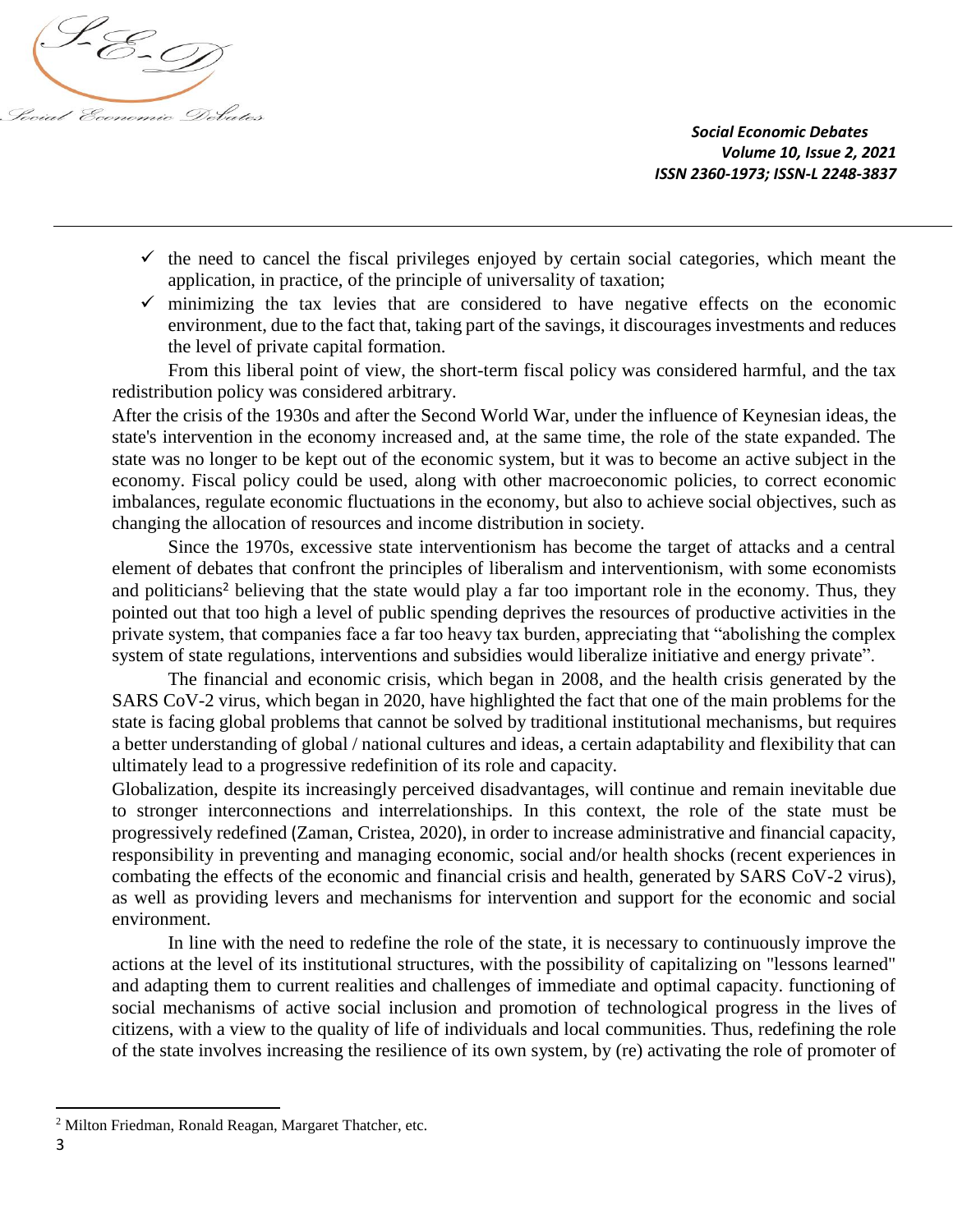

change for social progress, in line with the dynamics of responsible and sustainable development of the economic environment.

The prevention and intervention functions of the state can be fundamentally reconfigured, on all components of insurance, management, evaluation and control, in order to address and effectively solve the problems of society, by promoting partnership and transparency in the relationship with taxpayers.

We made this brief foray to emphasize the role and functions of the state in the economic and social life of citizens and to capture the need to adjust, through fiscal policy, to the process of globalization, integration, the emergence of "black swans", increasingly common at the beginning of the 21st century, and to justify the sovereignty and formality of its actions.

Fiscal policy, as the main anchor of macroeconomic adjustment, is implemented through the fiscalbudgetary system, which has as its main element the tax, and as an interface of interaction, the taxpayer, as a holder of capital regularly subject to taxation, depending on the nature and its generation.

The fiscal system includes a series of organized structural elements in order to monitor, control and analyze the application of tax legislation. The tax is the determining element but, along with it, the tax system includes other elements, such as: tax legislation which has the role of creating legal and regulatory conditions for taxation including both the rights and obligations of tax authorities and taxpayers.

The fiscal relations, established between the fiscal subjects and the state, represented by the fiscal authorities, create a complex network of connections between the fiscal partners, the collaboration between them contributing to the achievement of the fiscal objectives. Within this fiscal partnership, the two categories of subjects have certain rights and obligations, on the observance of which depends the good relationship between them.

## **3. Informal aspects**

The informal side, in our opinion, can capture sociological and cultural aspects, resulting from taxpayers' perceptions of their formal interaction with the tax authority, namely the way taxation is mirrored in the minds of taxpayers, these being important elements that guide their behavior and accumulate in the process of formation and development of fiscal culture.

The sociological approach (G. Schmolders, in 1973)<sup>3</sup> assesses how taxation is reflected in the minds of taxpayers and, as a consequence, performs some analysis on the fiscal discipline exercised by taxpayers in their tax behavior.

Taxpayers want to understand and evaluate fiscal policy, tax rates and the use of taxes in the supply of public goods, as well as the interaction between them and the tax authorities. Finally, there is a motivation to comply or not to comply with tax obligations and this motivation outlines the subsequent fiscal behavior.

 $\overline{\phantom{a}}$ 

<sup>&</sup>lt;sup>3</sup> Initiated by G. Schmolders, in 1973, through the work Psychology of Finance and Taxes.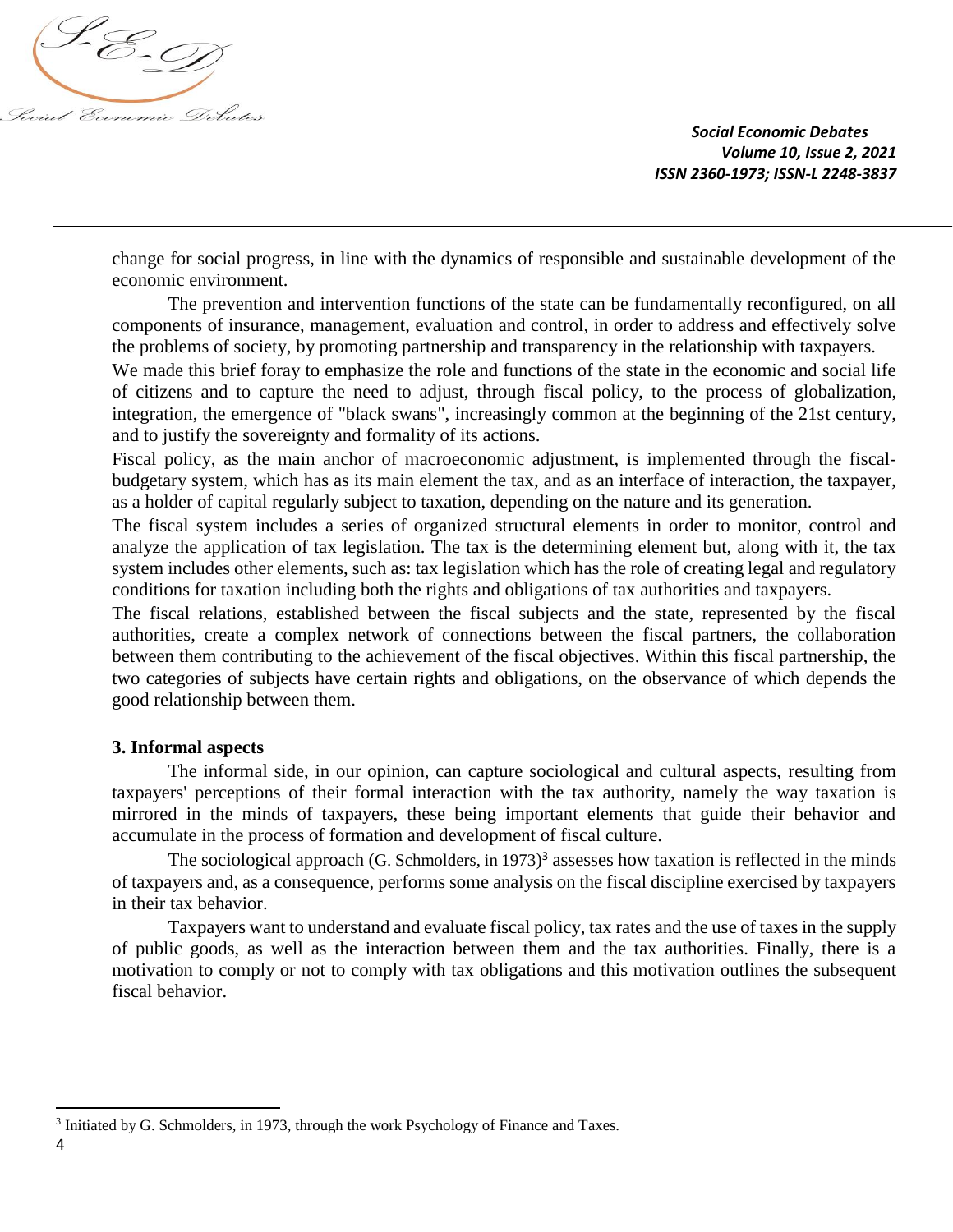

Depending on the results of their subjective analyzes and the way in which they evaluate the social value of their financial contribution, the motivation of the taxpayers is also realized.

It is generally assumed that a better knowledge of taxation is correlated with compliance with tax obligations. Thus, education as a tool of knowledge becomes a relevant factor in the behavior of taxpayers. Another important element of taxpayer behavior is transparency. In a system of educated taxpayers who are confident in their knowledge and aware of the use of public finances, transparency is not only a matter of fairness and respect for taxpayers, but also a precondition for their cooperation with tax authorities.

Also, the way of interaction is important for the taxpayers, respectively if the authorities treat them starting from the presumption of guilt, they can behave opposably, and if the treatment starts from the basic legal principle of the presumption of innocence, they will prove a moral character, a sense of civic duty or duty and will reveal this side of their character.

The cultural approach refers to the accumulation of taxpayers resulting from structural changes in tax systems, frequent changes, interaction with tax authorities, the assessment of the relationship between contributions and benefits, and the connections of the tax system with its external elements.

Initial approaches (Schumpeter, 1929) to fiscal culture were limited to the interaction between the tax authority and taxpayers, without incorporating important evolutionary elements of the national culture, while further developments aim at condensing elements from traditional taxation, from interaction with cultural values related to honesty, equity and civic debt that contribute to the fiscal culture specific to the country in which it manifests itself. These elements of the fiscal culture contribute to the creation of the fiscal mentality, which leads to morality and fiscal discipline and which aim at creating a partnership between the taxpayer and the fiscal authority.

Cultural standards and the historical evolution of tax institutions contribute to the determination of the tax code, which in turn determines the environment and tax constraints (legislation, regulations on the application and collection of taxes) and, finally, the interaction between participants.

The evolution of fiscal culture accumulations can be unfavorable in countries where the magnitude of changes in the tax system are frequent and profound. In such situations, there are cultural delays in adapting to the new democratic system and some positive developments can be made on the fiscal, behavioral, democratization and transformation side only in the long run, as long as taxpayers comply with tax legislation. The favorable situation for the accumulation of tax culture is that most tax reforms consist of only minor changes to the tax system, for example, the widening of a tax base, the change of tax rates by one percentage point. In these situations, the fiscal culture obviously does not change.

#### **4. About the interaction of tax authorities - taxpayers**

The interaction between tax authorities and taxpayers, in our opinion, takes place within these limits conferred by the formal and informal framework. According to practical experiences and economic theory on behavior, in this relationship, to prevent and control the predisposition of taxpayers to manifest evasive behavior, control measures are applied, coercion, as educational measures for voluntary compliance.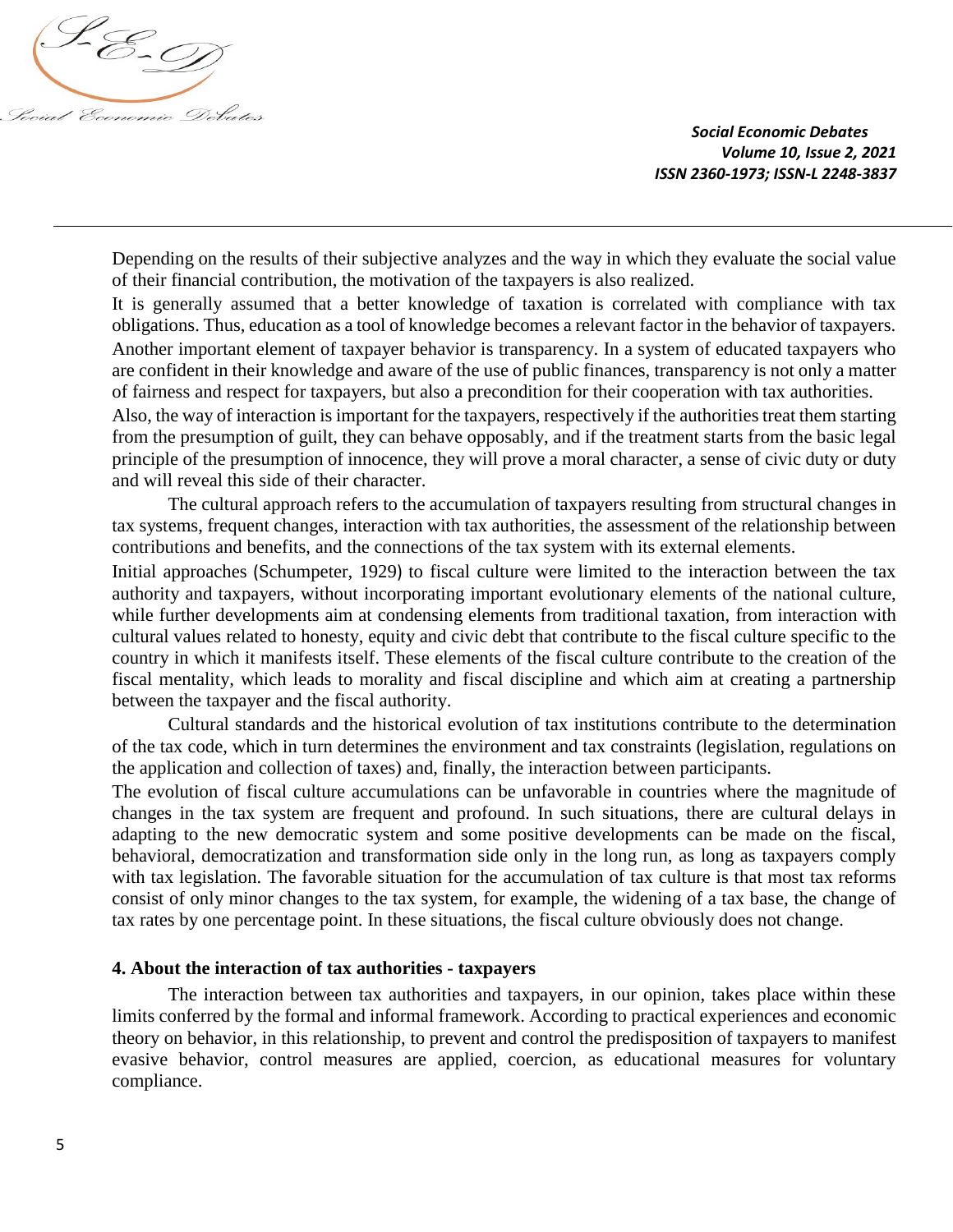

The higher the voluntary respect, the smoother the interaction, the more it is not felt, but the lower the voluntary respect, the more obvious the interaction will become, even with antagonistic tendencies. In the latter situation, the authorities generally use a traditional method, namely to intensify controls (increase their frequency) and to increase fines / penalties.

The general trends of the tax authorities have been and still are towards increasing the use of punishment in response to the identification of tax evasion, but we appreciate that this mode of interaction must be applied in a balanced way, taking into account the circumstances under which punishment has positive effects and circumstances, which its effects are harmful. An important contribution in this direction may come from the review of the limited ability of the legal system to determine the size and nature of penalties so that rehabilitation can be achieved and recidivism prevented.

These traditional strategies for improving compliance with tax obligations applied by tax authorities are focused exclusively on the result (towards the financial element), without taking into account the human and social factor, focusing only on improving tax collection, without analyzing the relationship between taxpayers, tax inspectors and related equity issues. In contrast, alternatives to these traditional strategies, such as counseling, counseling for taxpayers under control, have developed timidly but progressively, demonstrating that most taxpayers are naturally fair, honest and well-paid taxpayers. When this majority finds it difficult to understand more and more complex tax legislation and seeks the help of tax authorities, it does so with the aim of better understanding and making accurate tax returns, not to look for tax reduction strategies.

If the tax authorities trust the taxpayers' desire to comply with their obligations, in accordance with the legal provisions and accept the complexity of the legislation and that this can lead to errors in tax returns, both to the advantage and disadvantage of taxpayers, tax inspectors can develop the role of advisers with the main purpose of assisting in the correct elaboration of the fiscal declarations and in the supervision of the taxpayers. Among taxpayers, this approach can attract perceptions of empathy and fair treatment, which can be reciprocated through fair behavior and respect.

Undoubtedly, with the exception of a majority of taxpayers who are willing to pay their taxes correctly and cooperate to improve their understanding and thus their tax behavior, there are noncooperating taxpayers who must be aware that the tax authorities will act to comply, the law in case it is violated.

From an exchange perspective, the style of interaction determines the contractual relationship between the parties involved, respectively, if the tax authorities treat taxpayers as partners, instead of participants in a relationship in which the tax authorities have legal power, mutual respect and honesty can be enhanced. Taxpayer-oriented interaction, recognition and respect for taxpayers' rights, are often the only possible measures to create an understanding capable of increasing trust, fiscal morality and voluntary compliance.

Experimental works (Alm, Cherry, Jones, McKee, 2010) confirm that compliance with taxation tends to increase when taxpayers are aware of the direct link between the payment of their taxes and the provision of public services and goods. In contrast, constant monitoring and punishment for non-compliant taxpayers can affect fiscal morale, increase disrespect, and distrust.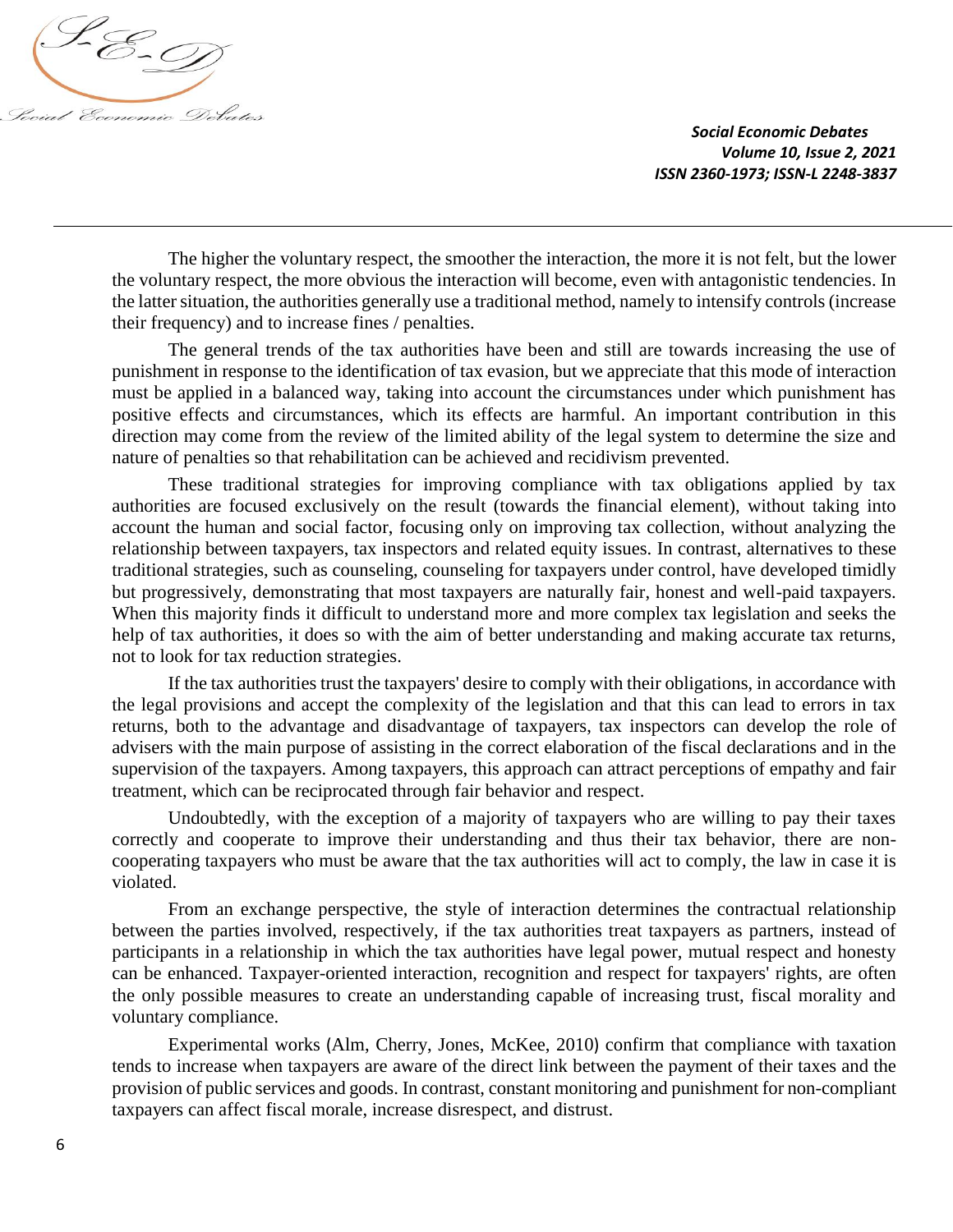

A certain degree of natural tax evasion is not necessarily the worst problem, we consider the legal forms of tax avoidance that tend to increase with the development of the global economy, e-commerce<sup>4</sup>, etc, to be special problems. Also, the administration of tax systems has become an increasingly difficult task and has political implications that can affect national economies through decisions made by taxpayers, under the constraint of tax systems.

The traditional mode of interaction, as we have seen, is predominantly based on the command and control system, with almost automatic applications of penalties for evasion and non-compliance with the legal principle of the presumption of innocence. The constant or exaggerated application of penalties to ensure compliance has led to the style of control, followed by the application of penalties, being often unsuccessful, criticized by taxpayers, leading to diminished confidence in the tax institution.

Tax advisors and inspectors play a key role in ensuring the overall compliance of taxpayers. If the authorities continue to perpetuate the interaction characterized by poor communication skills, lack of technical knowledge and inconsistency in punishment, compliance with current and future tax obligations may decrease. Tax authorities in several countries<sup>5</sup> are gradually rebuilding their approaches to taxpayers by treating them like customers, by supporting their needs, trying to improve tax awareness.

It is important for citizens to feel motivated, to activate ethical motivations to support state policies, to feel a kind of personal responsibility and a certain obligation to support and approve the relevant moral values of society. Trust in the legal and political systems are also important elements that can lead to improved compliance.

A possible strategy for increasing compliance with the tax law may be the differentiated approach of taxpayers' behavioral typologies, accompanied by specific actions by the tax authority, with the role of preserving and consolidating voluntary behavior, support and advice for taxpayers who want compliance but have difficulties in understanding the legislation, and correction for taxpayers who do not want to comply with tax legislation.

Scientific approaches (Braithwaite,2003) to tax behavior confirm that most taxpayers comply with their tax obligations, either through moral convictions and acceptance of social norms, or because of a lack of opportunities to evade or fear of being discovered and fined, and the authorities can adopt strategies with relative ease on the other side of taxpayers prone to tax non-compliance.

The transition from a commanding and controlling style to a more convincing and responsible style is not easy. Rigid bureaucratic traditions have fostered an inflexible style of regulation, but the continued perception of taxpayers as opportunistic or speculative in gaining benefits must be replaced by their perception as customers. In addition, successful implementation often requires persuading tax authorities to accept the need for change to allow taxpayers to comply.

l

<sup>&</sup>lt;sup>4</sup> At the international level, the concerns are focused on the mechanism for combating the erosion of the tax base and the migration of profits (BEPS), a mechanism that pursues three areas: the adoption of new standards to ensure the coherence of direct taxation systems at international level, realignment of the tax system. taking into account the elements of substance and increasing transparency through new reporting and information exchange rules.

<sup>5</sup> Australia, France, Sweden, USA.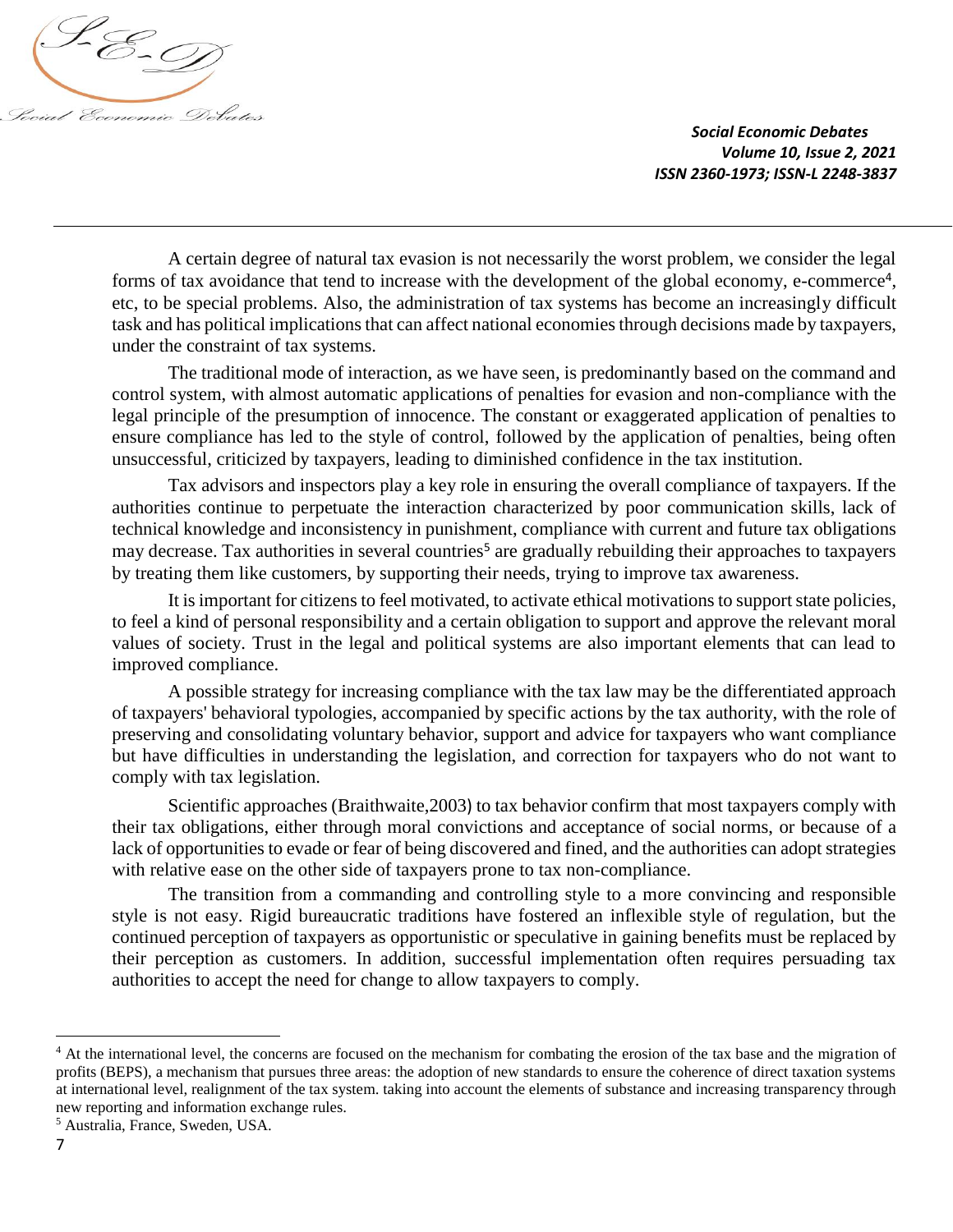

# **5. Conclusions**

The objective of the paper was to present and analyze some formal and informal aspects in the interaction between tax authorities and taxpayers, in terms of fiscal relations between tax authorities and taxpayers. The main aspects found are:

- $\checkmark$  the state, in order to fulfill its functions and role, has created a series of formal mechanisms through which to ensure the necessary financial resources, the capacity to supply and produce public goods and services, the capacity to intervene in the economy and other spheres of to the company, exercising the function of control and coercion, in case of non-compliance with the legislation;
- $\checkmark$  one of the most important mechanisms that the state has created and uses for the aforementioned purpose is the fiscal-budgetary mechanism, which, through its functions, provides the state with instruments for procuring financial resources, instruments for intervention and adjustment of economic mechanisms, as well as social security instruments, redistribution of income within the company, etc;
- $\checkmark$  this formal framework for the implementation of fiscal-budgetary policy, which has as main elements the fiscal authorities, regulations and taxpayers, emerges informal aspects resulting from their interaction, such as the style of interaction, taxpayers' perceptions of taxation, authorities, valuation of contributions their assessments that outline the motivation and generate the subsequent fiscal behavior;
- $\checkmark$  traditionally, the authorities have been and are predominantly concerned with securing state revenues, without regard to psychological, social, equity and taxpayer factors, dignity, communication and transparency, as important issues that can improve the style traditional interaction based on control and punishment, which does not facilitate education and perpetuate recidivism among them.

Finally, we note that there is resistance to change on both sides, both among the authorities and the taxpayers, but despite these difficulties, in the medium and long term, the approach described in the paper, oriented towards a way of partnership interaction, it is much more promising for stimulating cooperation and mutual respect.

## **References**

Alm, J., Cherry, T., Jones, M., McKee, M., 2010, *[Taxpayer information assistance services and tax](http://www.sciencedirect.com/science/article/pii/S016748701000053X)  [compliance behavior](http://www.sciencedirect.com/science/article/pii/S016748701000053X)*, Journal of Economic Psychology, Volume 31, Issue 4

Braithwaite, V., 2003, *A new approach to tax compliance*, In V. Braithwaite (Ed.), Taxing democracy. Understanding tax avoidance and tax evasion. Aldershot: Ashgate

Lewis, A., 1982, *The Psychology of Taxation*, Oxford: Martin Robertson

Niemirowski, A. at all, 2002, *Tax related behaviours, beliefs, attitudes and values and taxpayer compliance in Australia*

Schmölders, G., 1970, *Survey Research in Public Finance: A Behavioral Approach to Fiscal Theory,*  Public Finance 25